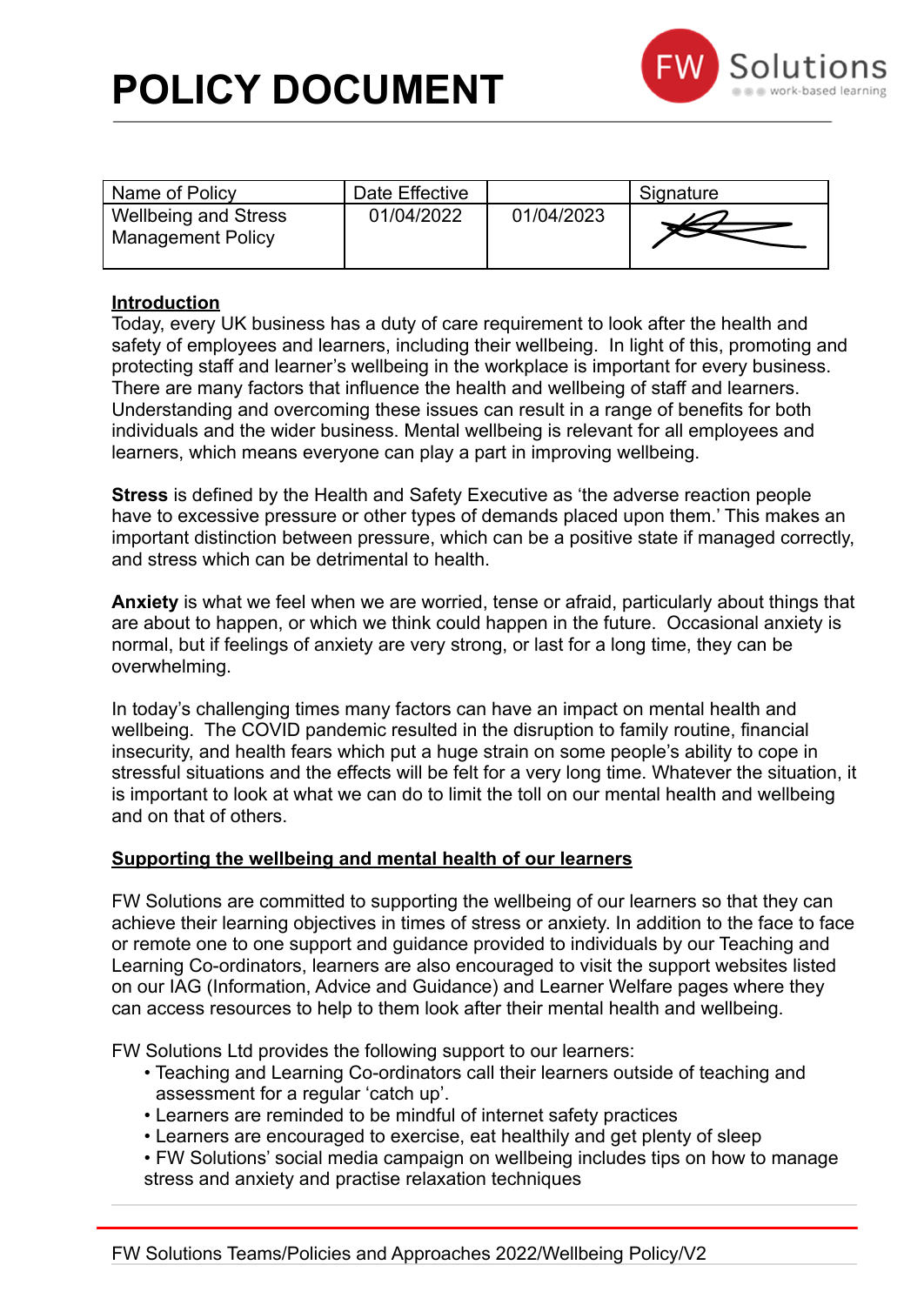# **POLICY DOCUMENT**



- Whilst Social Media is important for keeping in touch, overuse can be detrimental to mental health. TLCs discuss limiting Social Media and occasional 'digital detox' with their learners
- TLCs discuss alcohol intake with learners to ensure alcohol does not become a crutch for dealing with difficult situations
- Learners can discuss family situations with TLCs at any time and give IAG appropriately
- Learners with mental health issues that are affecting work and learning are encouraged to complete a learner wellness review and action plan (WRAP) with their TLC and strategies implemented with their employer.
- A list of useful web links is available on our website where learners can access resources to help them look after their mental health and wellbeing. Resources and IAG can be accessed in the 'Student Welfare' tab of the Learner Hub.

## **Supporting the wellbeing and mental health of our staff**

Ensuring the health and wellbeing of all our staff is of paramount importance to everyone at FW Solutions. We recognise that workplace stress is a health and safety issue and acknowledge the importance of identifying and reducing workplace stressors.

FW Solutions Ltd:

- Will identify all workplace stressors and conduct risk assessments to eliminate stress or control the risks from stress. These risk assessments will be reviewed regularly.
- Provide staff with a workplace mental health first aider (Elizabeth Bevan) and staff wellbeing review and actions plans (WRAP).
- Will support staff to understand teaching, assessment and review processes with the Company 'Steps to Success' procedure.
- Will provide training in good management practices and ensure staff are fully trained to discharge their duties.
- Will provide confidential advice and counselling through the Simply Health benefit for staff affected by stress caused by either work or external factors.
- Provide a range of other support in the 'my wellbeing' area of the Simply Health company benefit
- Will monitor workloads and promote a healthy work life balance
- Will provide adequate resources to implement the stress management initiatives.

## **Flexible working**

FW Solutions' core value is flexibility and flexible working is at the heart of our ethos. Please refer to the Flexible Working and Working from Home Policy.

## **Confidential telephone calls to vulnerable team members**

Our Mental Health First Aider is always available for a telephone or video call to any member of the team who needs it. Mrs Elizabeth Bevan 01423 638167 or email e.bevan@fwsolutions.net